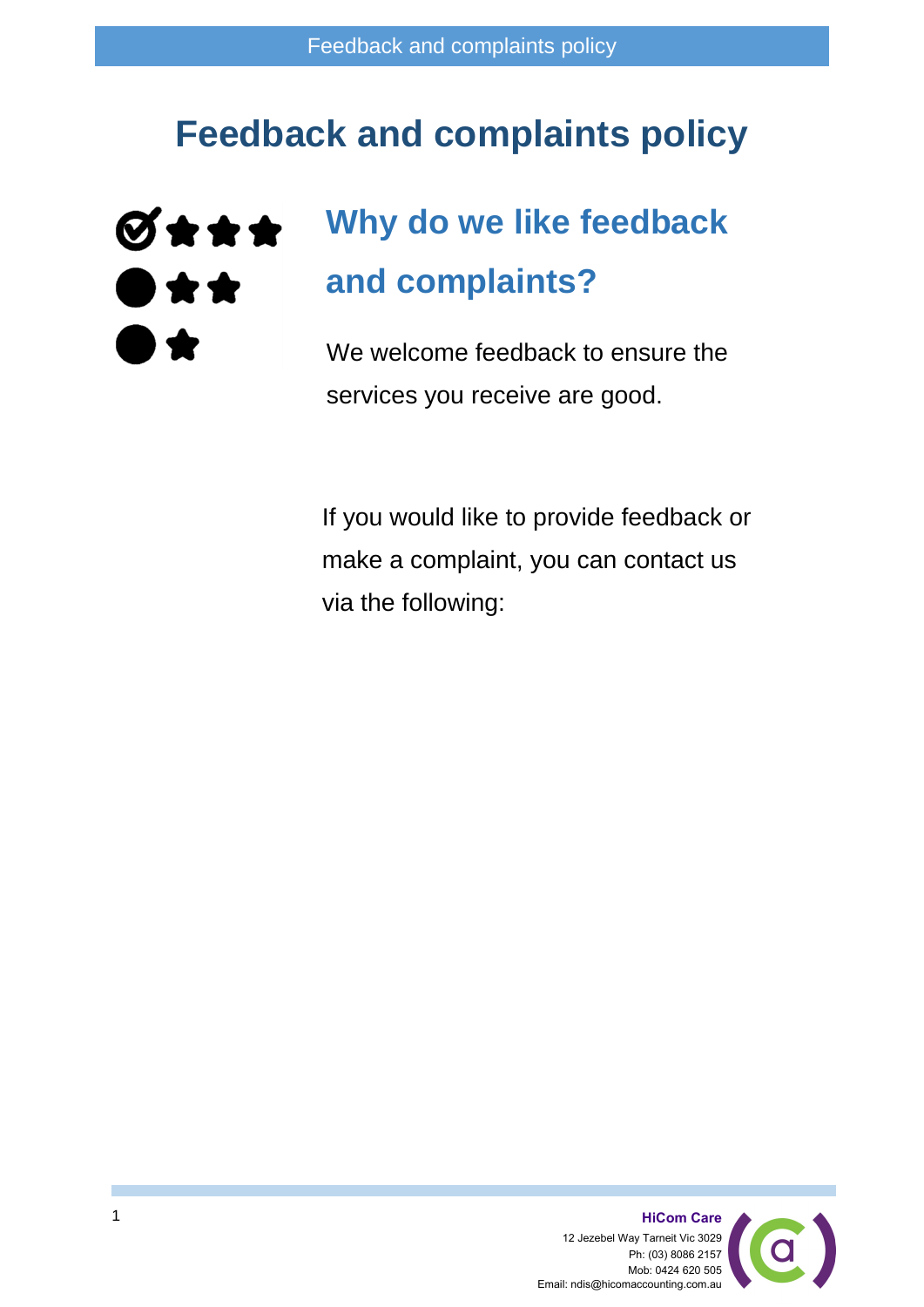### **What happens when you complain?**

We welcome feedback to ensure the services you receive are good.

Your services will not be affected if you make a complaint.



You will not be made to feel bad because you gave negative feedback.



Your personal information will not be shared with anyone without your **consent.**

**Consent** means saying yes to sharing information with others.

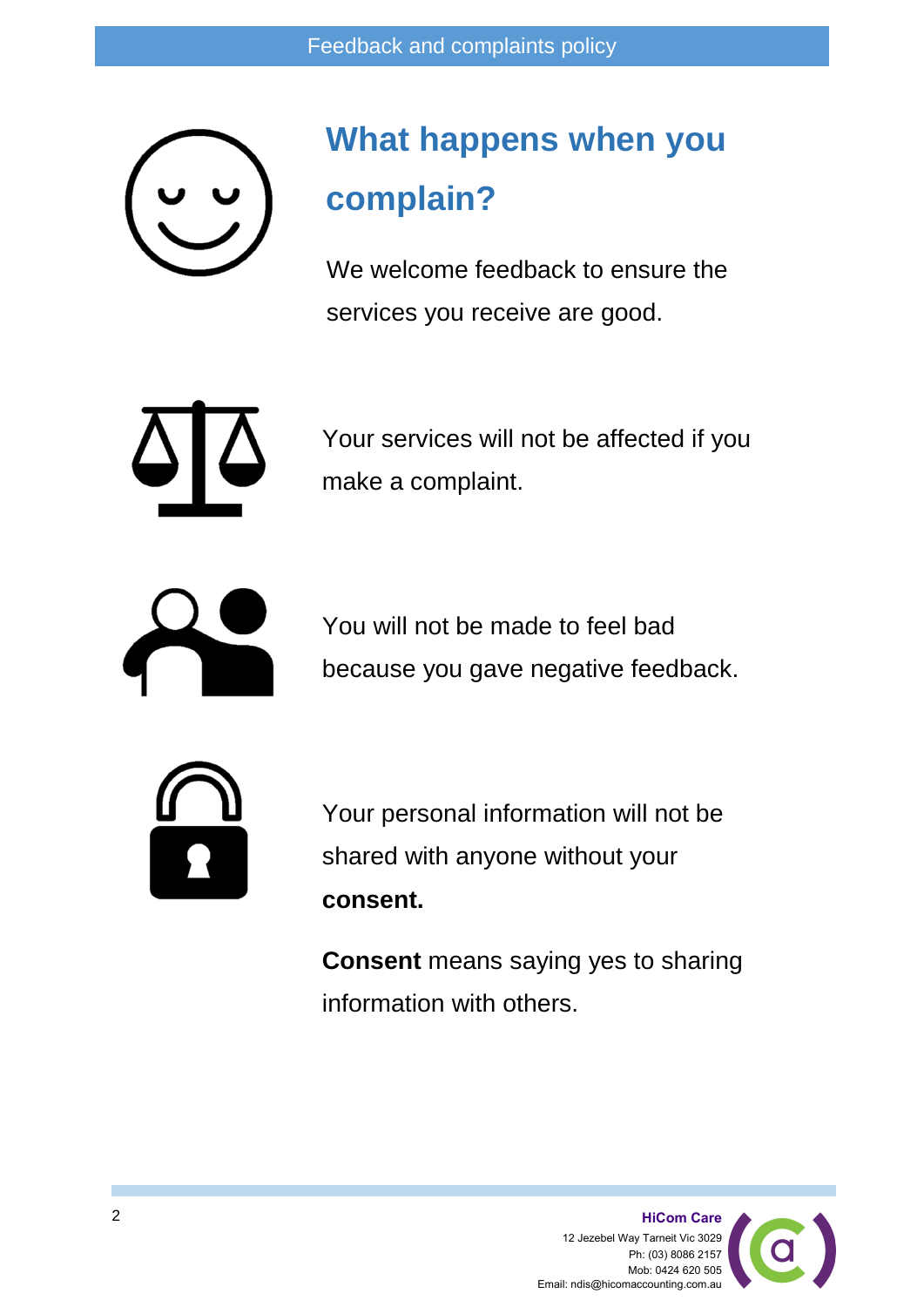

# **How do we handle complaints?**

We review our feedback and complaints to make improvements.



We manage complaints fairly and want to reach good results for you.



We will provide you updates as we resolve your complaint.

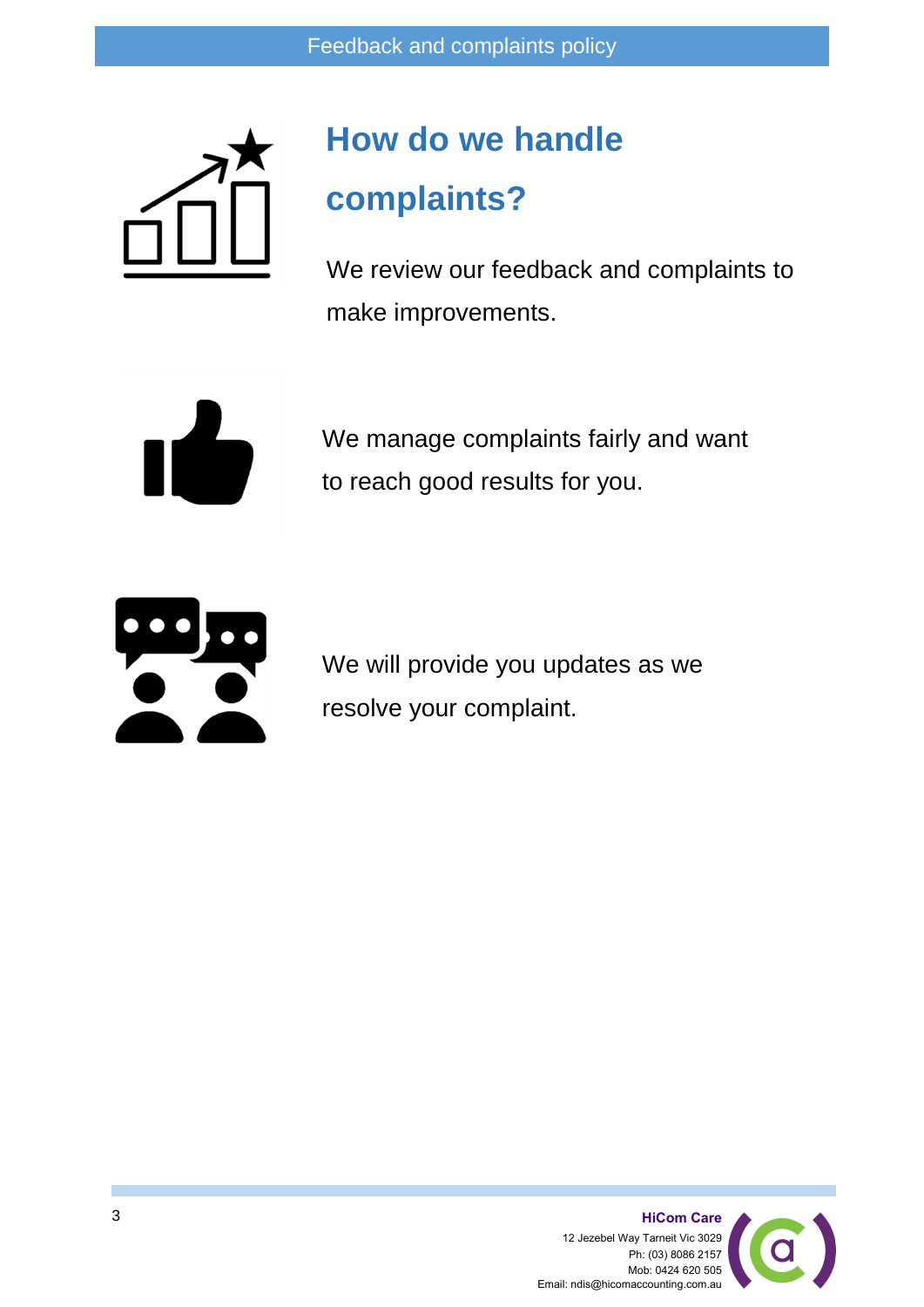#### **How do I make a complaint?**

We regularly ask for feedback through:



- phone calls
- surveys
- 
- service review meetings.